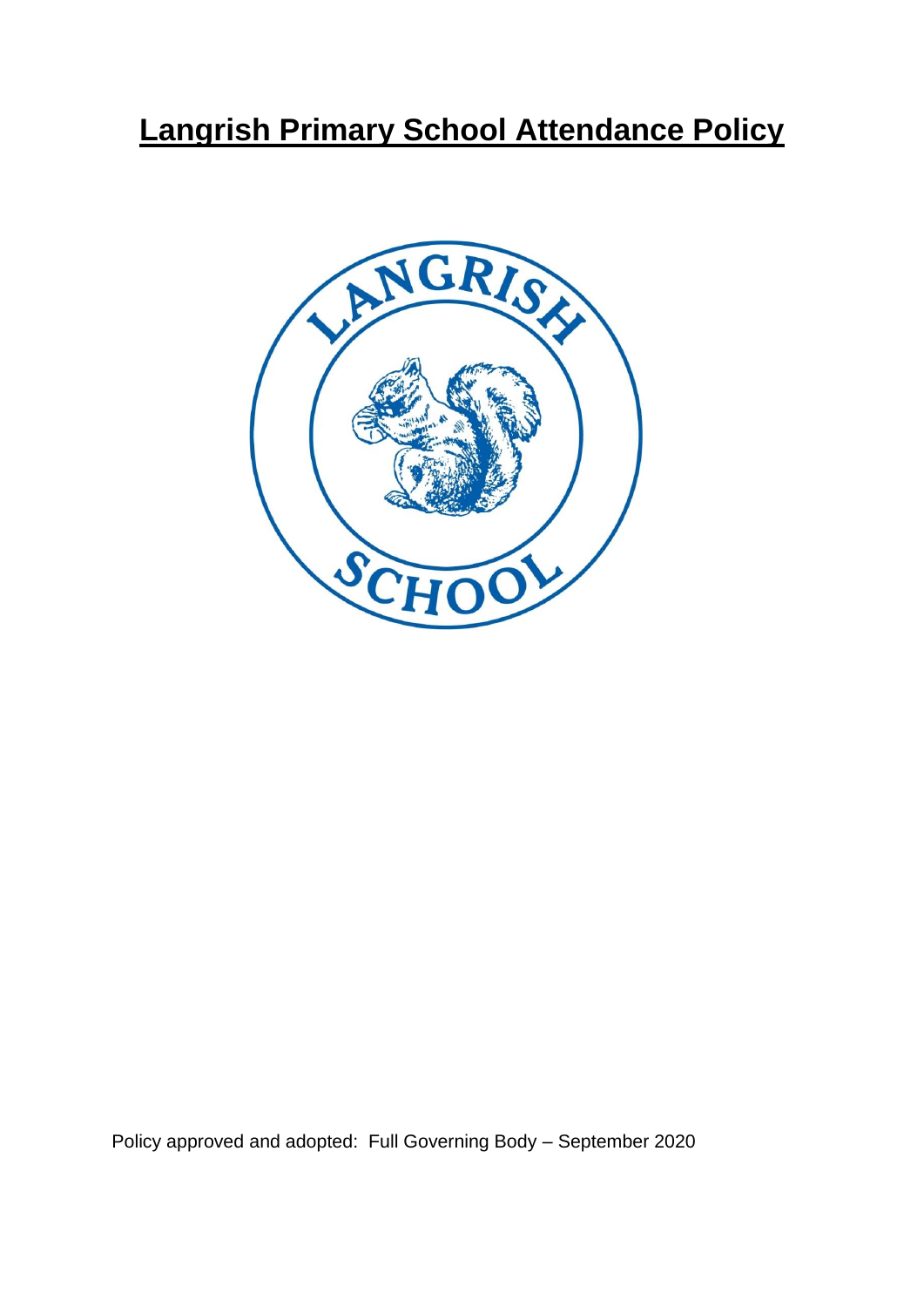## **Section 1: Rationale/Statement of Intent**

Attendance is central to raising standards in education for our children. To take full advantage of the educational opportunities offered, it is vital your child is at school, on time, every day the school is open unless the reason for absence is unavoidable. The routines children develop around attendance and punctuality at school are the same as the expectations of any future employer in the world of work. High attainment, confidence with peers and staff and future aspirations depend on good attendance.

Langrish Primary School expects the highest attendance and punctuality from all pupils, at all times. We support pupils and their families to ensure that excellent attendance is achieved.

DfE Guidance School Attendance (2014): Schools should:

- 1. Promote good attendance and reduce absence, including persistent absence
- 2. Ensure every child has access to full time education
- 3. Act early to address patterns of absence

Parents must perform their legal duty by ensuring children of a compulsory school age who are registered to a school attend regularly.

In addition, all pupils must be punctual to their lessons.

#### **Good attendance is important because:**

- Statistics show a direct link between under-achievement and absence below 95%
- Regular attenders make better progress, both socially and academically
- Regular attenders find school routines, school work and friendships easier to cope with
- Regular attenders find learning more satisfying
- Regular attenders are more successful in transferring between primary school, secondary school and higher education, employment or training

#### **Section 2: Promoting Good Attendance and Punctuality**

The foundation for good attendance is a strong partnership between the school, parents and their child. It is our duty to consistently strive to achieve a goal of 100% attendance for all children. Every opportunity will be used to convey to pupils and parents or carers the importance of regular and punctual attendance.

To help us all to focus on this we will:

- Provide information on all matters related to attendance in our regular Newsletter and on our website
- Report to you on your child performing in school, what their attendance and punctuality rate is and how this relates to their attainments
- Celebrate good attendance by displaying class achievements
- Reward good or improving attendance through Attendance Golden Time

#### **Section 2.2 Role and Responsibilities**

The Headteacher will oversee, direct and co-ordinate the school's work in promoting regular and improved attendance and will ensure the Attendance Policy is consistently applied throughout the school and that attendance is recorded accurately and analysed, ensuring that attendance issues are identified at an early stage and that support is put in place with any difficulties.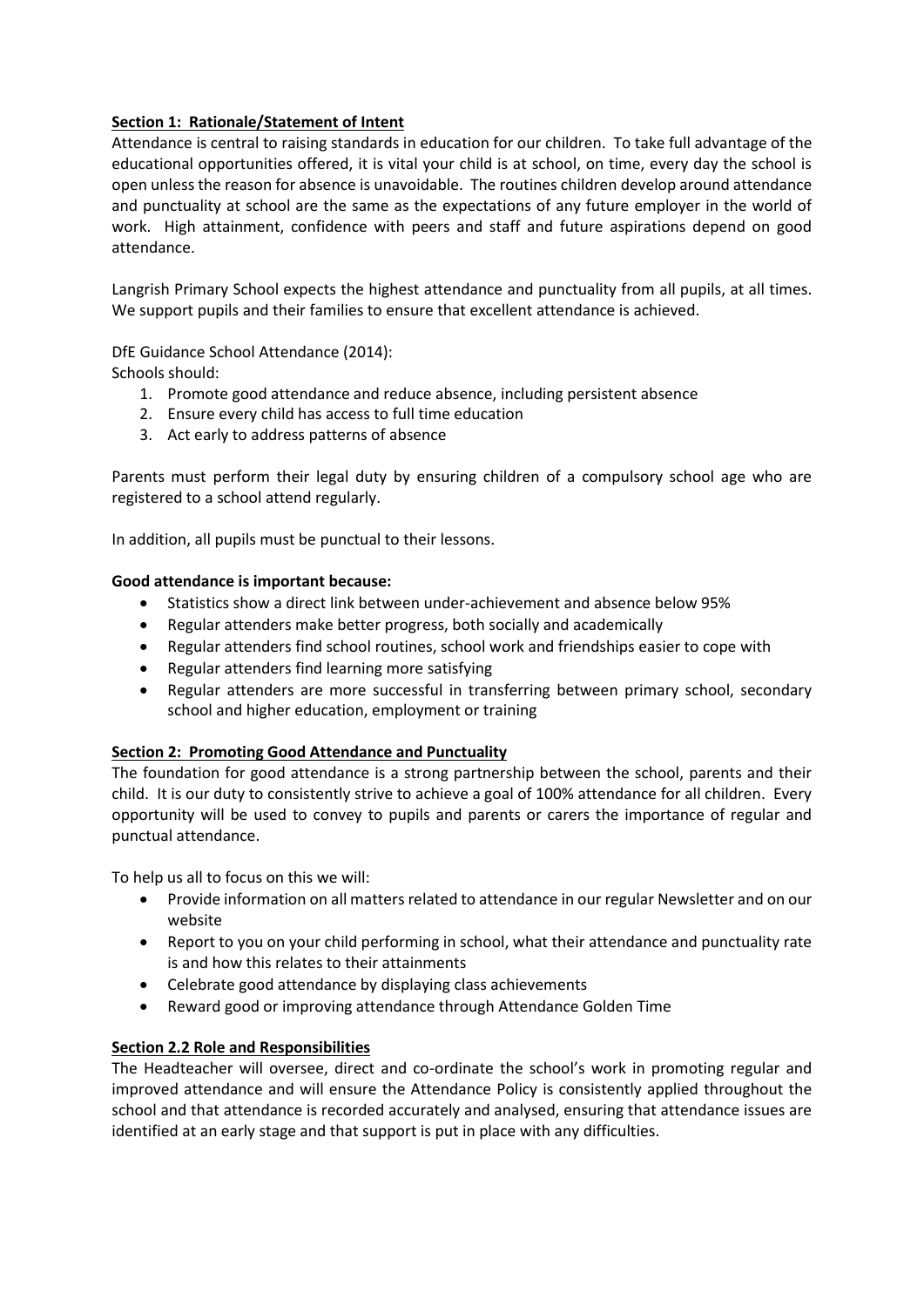The Class Teacher will ensure that all students are registered accurately and will promote and reward good attendance at all appropriate opportunities. They will communicate any concerns or underlying problems that may account for the child's absence.

Pupils will attend every day unless they are ill or have an authorised absence. They will arrive in school on time and go to registration on time.

Parents/carers will inform the school on the first day of absence. They will support the school by aiming for 100% attendance each year. They will make sure that any absence is clearly accounted for by phone or email on the first and subsequent days of absence and avoid taking their child out of school for non-urgent medical or dental appointments. A request for leave of absence will only be made in exceptional circumstances. Parents will take responsibility for registering at the Reception Desk if they are late or are leaving school site during school hours.

#### **Section 3 Recording Attendance, Lateness and Punctuality**

Legally the register must be taken twice daily, once at the start of the school day at 8.40 am with registers closing at 8.45 am and again for the afternoon session at 1.00 pm with registers closing at 1.10 pm. Queries will then be dealt with via the school office following registration sessions.

All lateness is recorded daily. This information will be required by the courts, should a prosecution for non-attendance or lateness be necessary.

Arrival after the close of registration will be marked as unauthorised absence code 'U' in line with county and DfE guidance. This mark shows the child to be on site, but is legally recorded as absent. If a pupil is late due to a medical appointment they will receive an authorised absence coded 'M'. Please be advised that where possible doctors and dentists appointments are made out of school hours or during school holidays.

Pupils who are consistently late are disrupting not only their own education but also that of other pupils. On-going and repeated lateness is considered as unauthorised absence and will be subject to legal action.

Parents/carers of pupils who have patterns of lateness will be contacted to discuss the importance of good time keeping and how this might be achieved. If lateness persists, parents/carers will be invited to attend the school to discuss the problem and support offered. If this support is declined and a child has 10 or more sessions of unauthorised absence due to lateness recorded in any 10 week period, the school or Hampshire County Council will be required to issue parents with a penalty notice in accordance with Hampshire's Code of Conduct for issuing penalty notices for non-attendance.

#### **3.2 Managing an Absence**

Parents must contact the school on the first morning of absence by telephone or email. The reason for absence will then be detailed on the student information management system (SiMS). A child not attending the school is a safeguarding matter. This is why information about the cause of any absence is always required.

If your child continues to be absent, contact must be made daily to advise of the reason for absence. If a child is not seen and no contact has been made to establish the reasons why, the school is required to start a child missing in education procedure as set down by Hampshire County Council guidance.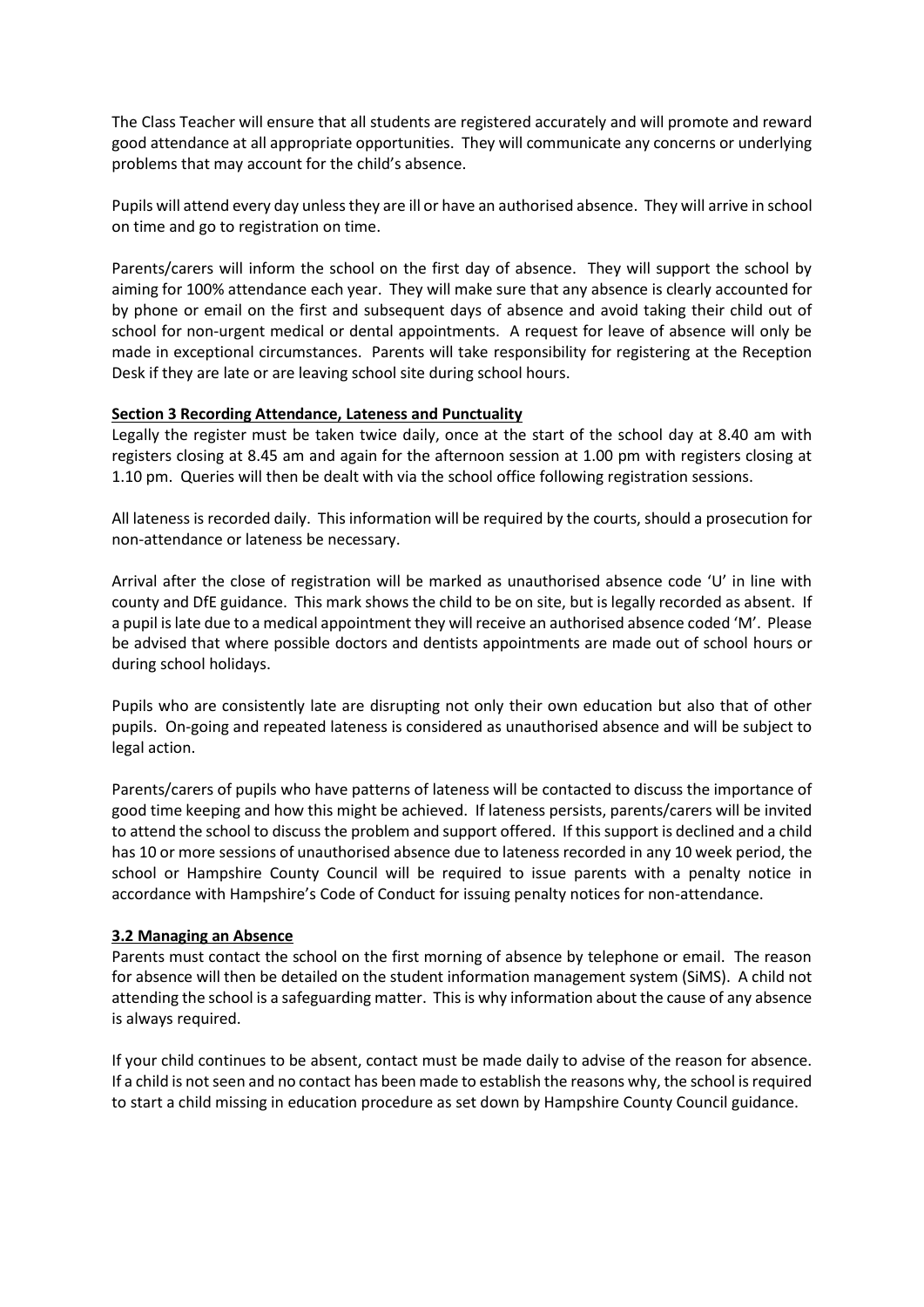## **Section 4 Request for Leave of Absence**

Amendments to school attendance regulations were updated and enforced from September 2013: **Regulations state that Headteachers' may not grant any leave of absence during term time unless there are exceptional circumstances.** It is important to note that Headteacher's can determine the length of the authorised absence as well as whether absence is authorised at all. The fundamental principles of defining 'exceptional' are rare, significant or unavoidable which means the event could not reasonably be scheduled at another time. **There are no rule on this** as circumstances vary from school to school and family to family. There is however, no legal entitlement for time off in school time to go on holiday **and in the majority of cases will not be authorised.** Parents/Carers wishing to apply for leave of absence need to fill in an application form (available from Langrish Primary School) in advance and before making any travel arrangements.

If term time leave is taken without prior permission from the school, the absence will **be unauthorised** and if the number of sessions absent hits the thresholds set down in Hampshire's Code of Conduct parent/carers will be issued with a fixed penalty fine, or other legal action in accordance with the code.

# **Section 5 Penalty Notices for Non Attendance and other Legal Measures**

In Education law, parents/carers are committing an offence if they fail to ensure the regular attendance of their child of compulsory school age at the school at which the child is registered, unless the absence has been authorised by the school.

## **5.2 Legal Measures for tackling persistent absence or lateness**

Hampshire Schools and Hampshire County Council will use the full range of legal measures to secure good attendance. Legal measures will only be considered through referral to Hampshire's Legal Panels where:

- 1. **The child or family do not require support from any agency to improve the attendance**
- 2. **The child has 10 or more sessions of unauthorised absence and parents complicit in the child's absence**

# **5.3 Legal Measures for absence taken when the headteacher has declined parent/carers request for leave of absence**

Where a pupil has unauthorised absence due to either:

- 1. Non approval of a parent/carer's request for leave of absence or
- 2. A holiday that has been taken without permission and the unauthorised absence is for 10 or more sessions (5 days) in any 100 possible school sessions then a penalty notice for nonattendance will be issued

Where a child has **unauthorised absence** the school must enforce Hampshire's Code of Conduct for issuing Penalty Notices or follow its guidance on other Legal measures for Non-Attendance. The Code of Conduct is a statutory document that ensures that powers for legal sanctions are applied consistently and fairly across all school and their families within the authority. A copy is available from [http://www3.hants.gov.uk/education/hias/learning-behaviour-attendance/attendance-guidance](http://www3.hants.gov.uk/education/hias/learning-behaviour-attendance/attendance-guidance-for-parents/possible-penalties.htm)[for-parents/possible-penalties.htm](http://www3.hants.gov.uk/education/hias/learning-behaviour-attendance/attendance-guidance-for-parents/possible-penalties.htm)

The Code of Conduct states that:

Schools or Hampshire Local Education Authority will issue a Penalty Notice for any unauthorised absence where the pupil has been:

 Absent for 10 or more half-day sessions (five school days) of unauthorised absence during the last 100 possible school sessions – these do not need to be consecutive